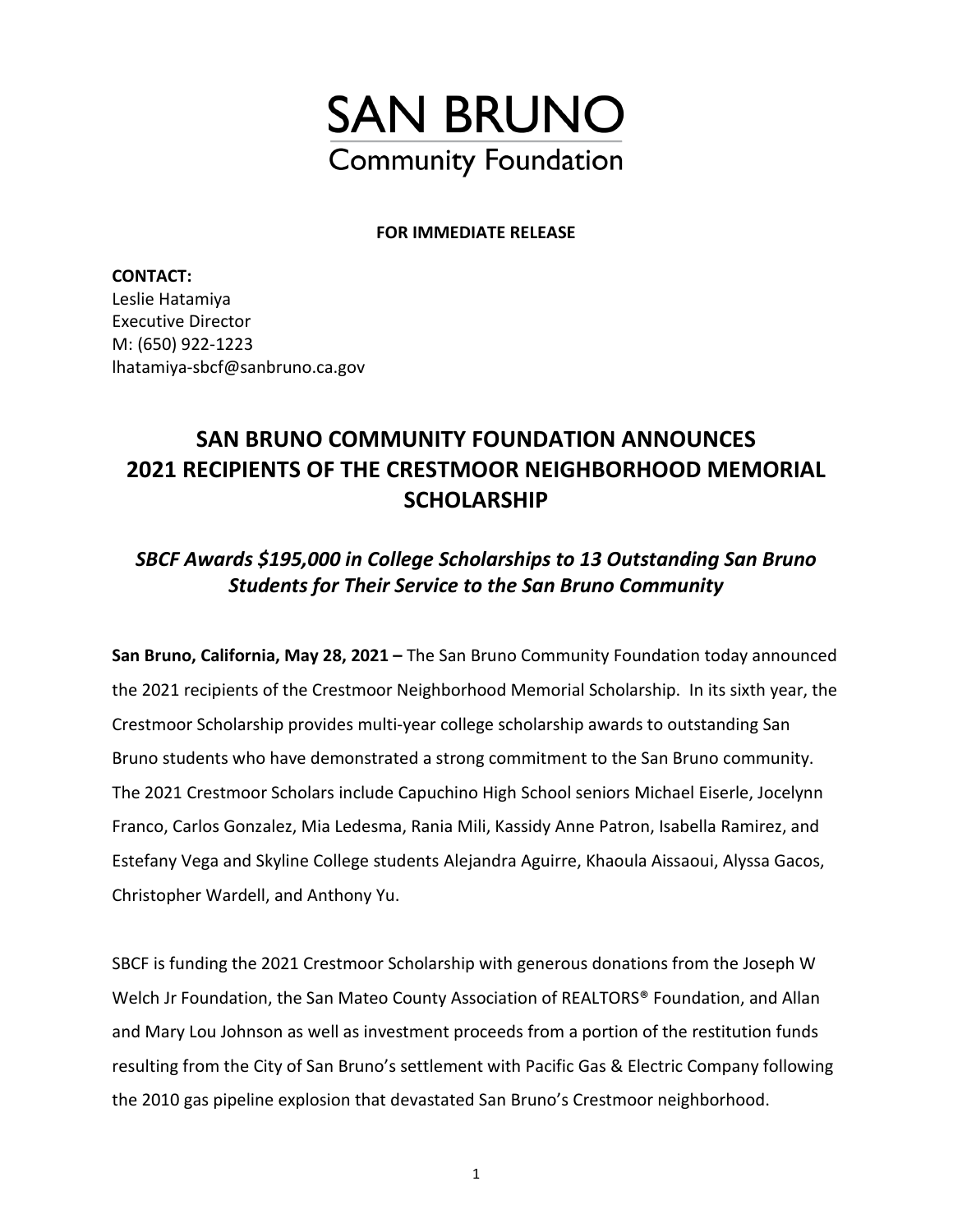The Foundation created the Crestmoor Scholarship in 2016 in honor of the community members most directly affected by the disaster, especially the eight San Bruno residents who lost their lives. The scholarship program ensures that the tragedy of September 9, 2010, is not forgotten and that the resiliency, teamwork, leadership, and commitment to community displayed throughout San Bruno in the aftermath of the explosion are honored in the annual recipients of the Scholarship. Since 2016, 59 deserving San Bruno students have received Crestmoor Scholarships totaling \$845,000.

"Resilience, passion, and commitment to the community are common characteristics of this year's Crestmoor Scholars," said Emily Roberts, President of the Foundation's Board of Directors. "Despite the challenges they have faced as high school seniors and community college students in the midst of the COVID-19 pandemic, the 2021 Crestmoor Scholars have made their mark in San Bruno as campus leaders, club presidents, women's health advocates, food distribution volunteers, peer tutors, swim coaches, musicians, and dancers. We are thrilled to support their pursuit of a college education with multi-year scholarships. They bring us tremendous hope for the future of our community and our world."

This year the Foundation is awarding 13 scholarships totaling \$195,000. Headed to four-year colleges in the fall, Franco (who will attend UCLA), Gonzalez (UC Merced), Ledesma (San Francisco State University), Mili (Menlo College), Patron (UCLA), Ramirez (San Francisco State University), and Vega (California State University, East Bay) will each receive a \$20,000 scholarship (\$5,000 a year for four years). Eiserle (who will attend Woodland Community College) will receive a \$5,000 scholarship (\$2,500 a year for two years). As transfer students, Aguirre (San Jose State University), Aissaoui (Stanford University), Gacos (San Francisco State University), Wardell (Western Governors University), and Yu (UC Berkeley) will each receive \$10,000 in scholarship funding (\$5,000 a year for two years).

2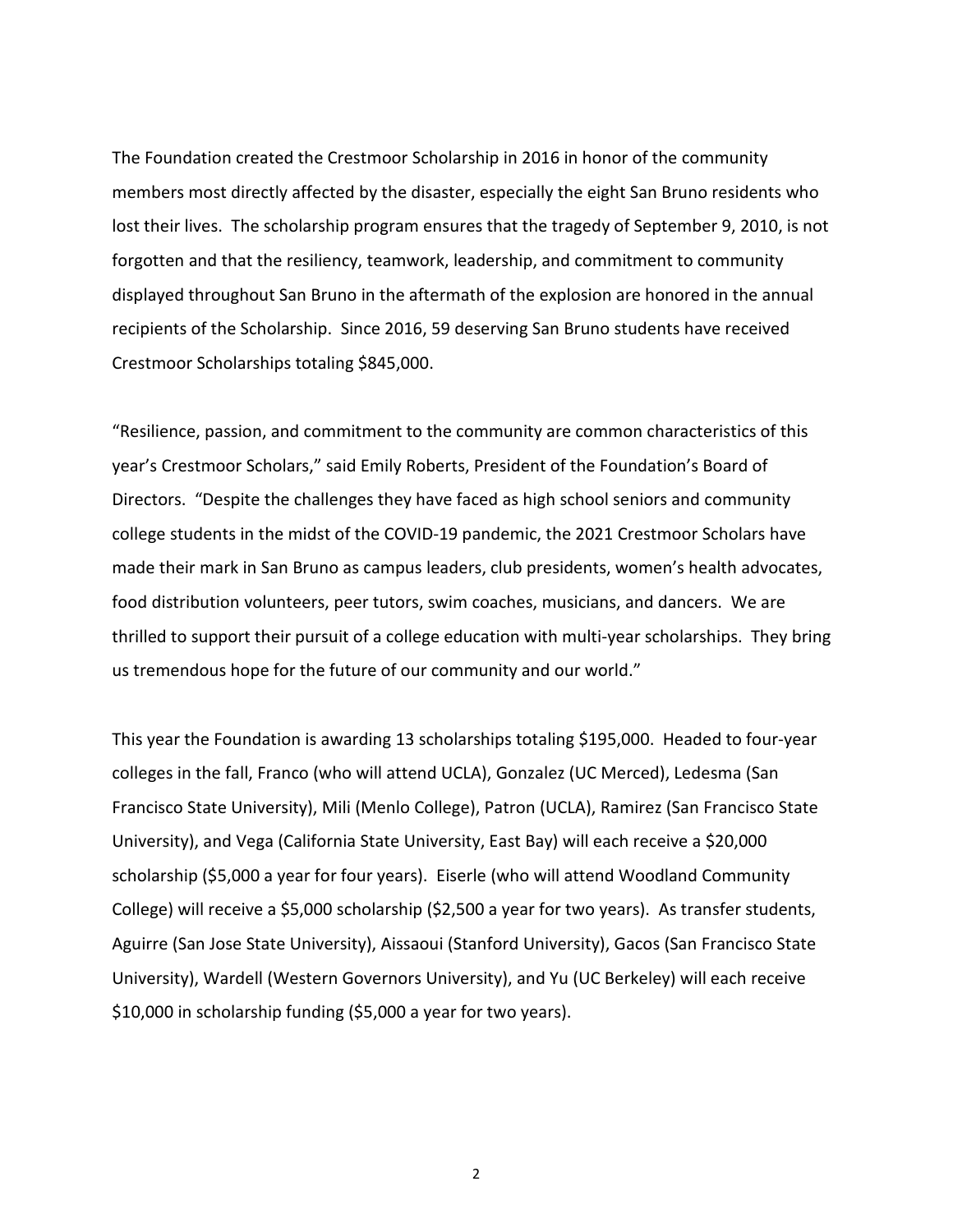This year, the Foundation received 58 applications for the Crestmoor Scholarship. In selecting the 2021 recipients from a competitive applicant pool, the Foundation's selection panel evaluated, first and foremost, applicants' demonstrated engagement in the San Bruno community, as well as their financial need, academic record, extracurricular activities, and examples of leadership, teamwork, and collaboration – important qualities that were displayed throughout the San Bruno community in the aftermath of the 2010 explosion and fire. Brief biographies of the 2021 Crestmoor Scholars are attached as well as posted on the Foundation's website at [www.sbcf.org.](about:blank)

The Foundation will recognize the 2021 Crestmoor Scholars at its June 2, 2021, Board meeting which will be held at 7:00 p.m. via Zoom. Community members are welcome to attend:

*Zoom Webinar: [https://us02web.zoom.us/j/82311706738?pwd=dE1ReEFUdU50bmd1RW5PbjZYaC9LZz09](about:blank) Webinar ID: 823 1170 6738 Passcode: 127340 Dial-in: (669) 900-6833*

The San Bruno Community Foundation is the nonprofit organization created by the City of San Bruno to administer the \$70 million in restitution funds received from PG&E after the devastating 2010 gas pipeline explosion in San Bruno's Crestmoor neighborhood. The Foundation serves the San Bruno community by investing in projects, programs, services, and facilities that have significant and lasting benefits. Through making grants, leveraging partnerships, and taking advantage of other resources, SBCF assists and enables the community to maximize shared investments and realize their subsequent enhancements and benefits. For more information, visit www.sbcf.org.

# # #